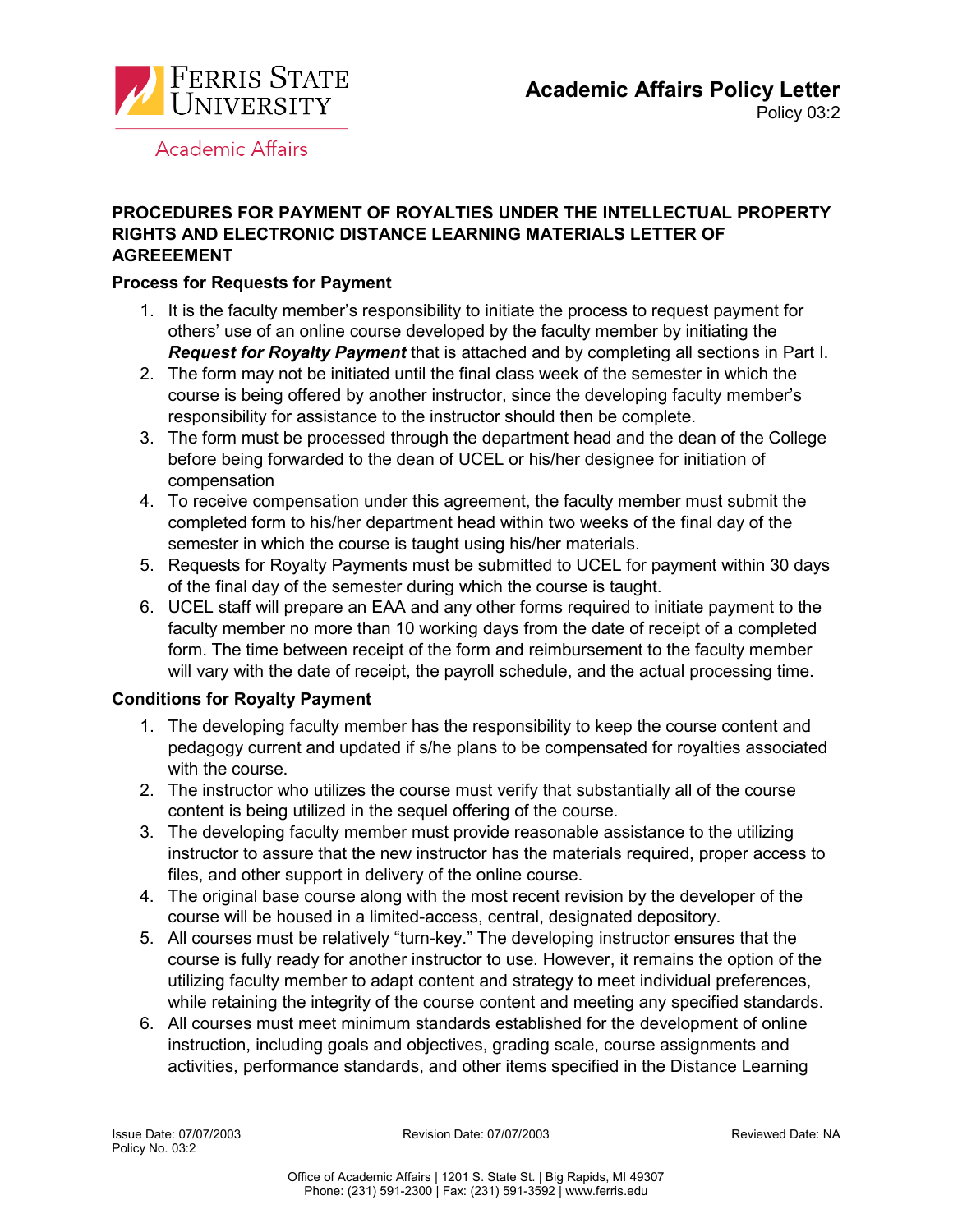Course Completion Checklist utilized to authorize payment for initial course development.

- 7. The developing faculty member must be working for Ferris State University in order to be compensated under this agreement.
- 8. A faculty member may be compensated for royalties from the course for as long as the department deems that the course is still meeting curricular standards and utilizing instructors confirm that substantially all of the course is being utilized and pedagogical currency has been maintained.
- 9. Payment will be made at the rate of 10 percent of the overload pay rate in effect for instructors in the term of offering, as specified in the Intellectual Property Rights and Electronic Distance Learning Materials Letter of Agreement.

## **Unit Responsibilities**

- 1. It is the department's responsibility to create a system for continuously reviewing online courses for their content and pedagogical currency and to plan and oversee a schedule of updates or discontinued use of online courses. Course recommendations that emerge from the review process will be forwarded to the Academic Dean of the College for approval. Copies of the Dean's decision will be forwarded to the Vice President for Academic Affairs and the Deans of UCEL and CPTS for their information.
- 2. It is UCEL's and CPTS's responsibility to process payment requests and pay the approved royalties, assuming the course is being utilized by either or both entities.
- 3. By August 1 of each year, UCEL and CPTS will provide a joint annual report to the involved colleges' deans and the Vice President of Academic Affairs concerning royalties paid over the fiscal year along with any other pertinent information, such as cost/benefit analyses, impacts of the development and delivery of distance learning, and other relevant topics.

# Attachment:

Request for Royalty Payment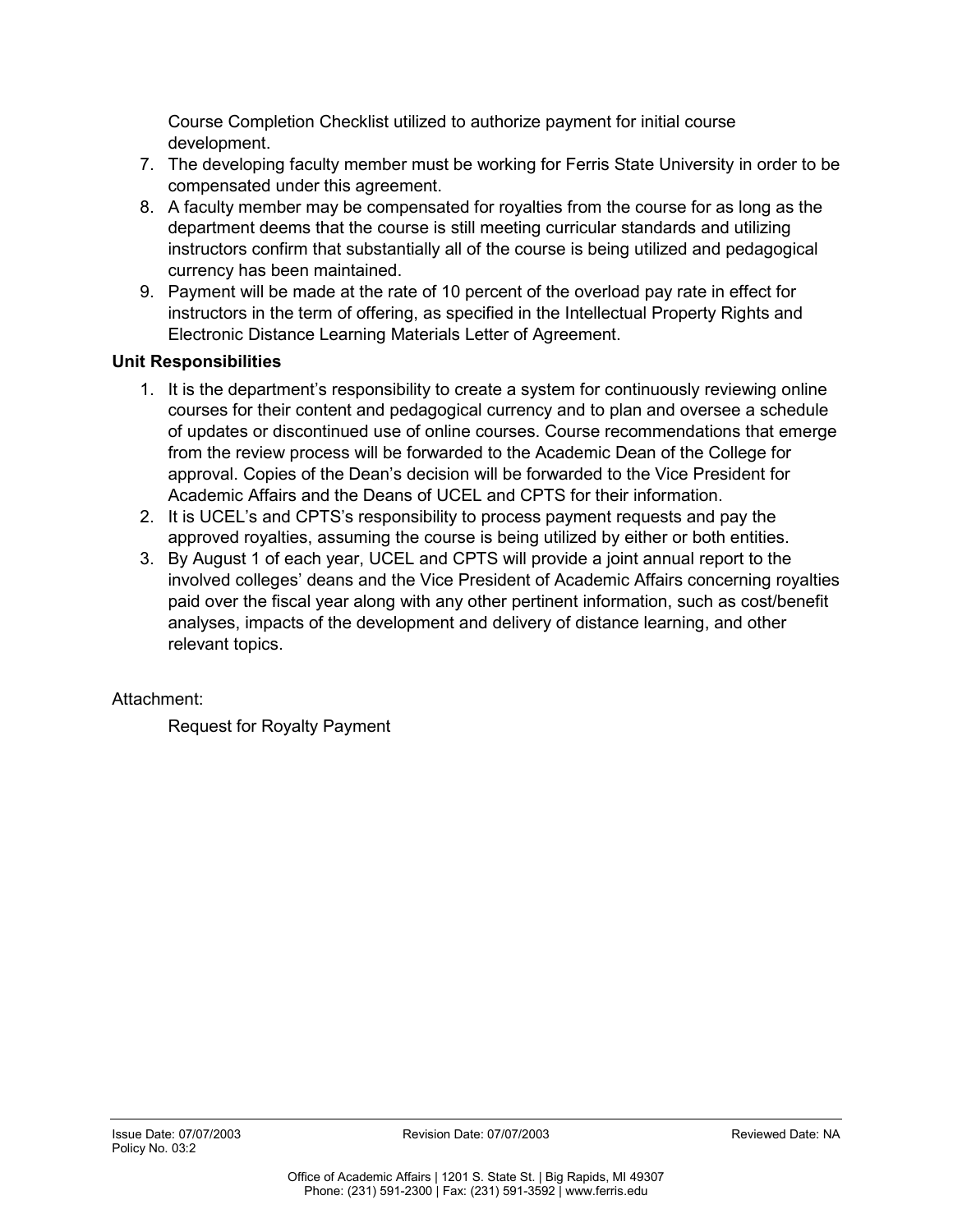### *Request for Royalty Payment*

Following is documentation in support of my request to be compensated a royalty fee for use of a course I/We developed for online instruction.

### **Part I – Course Information**

| Session During Which Course Was Utilized (F, W, S + Yr): _______________________ |
|----------------------------------------------------------------------------------|
|                                                                                  |
|                                                                                  |
|                                                                                  |
| Submit form to Department Head for Completion of Part II                         |

### **Part II – Verifications**

### **Department Head/Chair**

I verify that this course appropriately qualifies for payment under the Intellectual Property Rights and Electronic Distance Learning Materials Policy.

Department Head Date

#### **Utilizing Instructor**

I verify that substantially all of the course developed by the above-named instructor(s) was used by me in the delivery of the course referenced above and that I was provided adequate support by the developer to enable me to successfully utilize the course.

\_\_\_\_\_\_\_\_\_\_\_\_\_\_\_\_\_\_\_\_\_\_\_\_\_\_\_\_\_\_\_\_\_\_\_\_\_\_\_\_\_\_\_\_\_\_\_\_ \_\_\_\_\_\_\_\_\_\_\_\_\_\_\_\_\_\_\_\_\_

Utilizing Instructor Signature Date

#### **Dean**

It is my recommendation that payment be made for royalties on the use of the above-referenced course: \_\_\_\_\_\_\_\_\_\_\_\_\_\_\_\_\_\_\_\_\_\_\_\_\_\_\_\_\_\_\_\_\_\_\_\_\_\_\_\_\_\_\_\_\_\_\_\_ \_\_\_\_\_\_\_\_\_\_\_\_\_\_\_\_\_\_\_\_\_

Dean Dean Date and the Contract of the Contract of the Contract of the Contract of the Date

Policy No. 03:2

Issue Date: 07/07/2003 Revision Date: 07/07/2003 Reviewed Date: NA

\_\_\_\_\_\_\_\_\_\_\_\_\_\_\_\_\_\_\_\_\_\_\_\_\_\_\_\_\_\_\_\_\_\_\_\_\_\_\_\_\_\_\_\_\_\_\_\_ \_\_\_\_\_\_\_\_\_\_\_\_\_\_\_\_\_\_\_\_\_